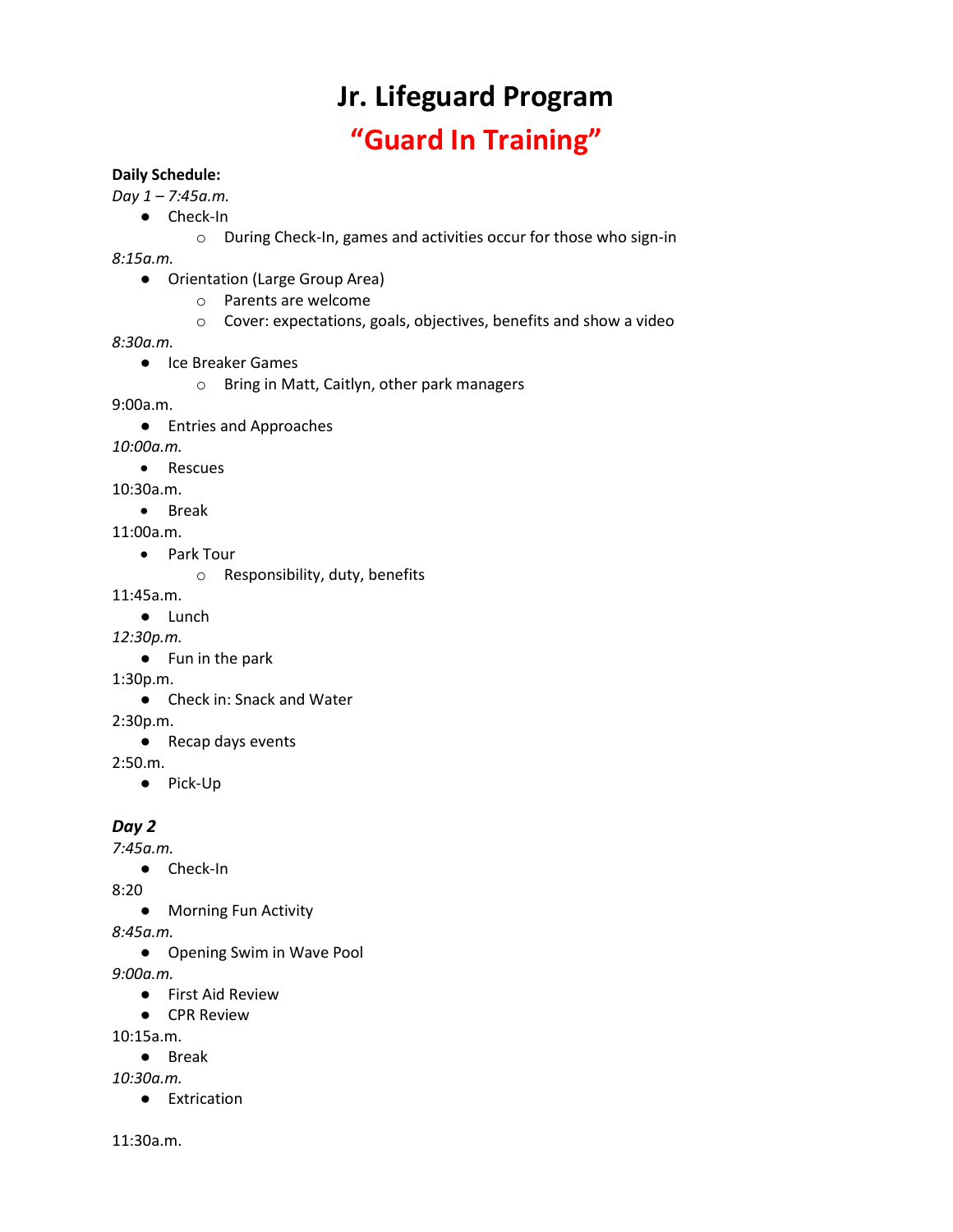● Lunch

*12:00p.m.* 

● Begin Shadowing

2:30p.m.

● Recap days events

2:50.m.

● Pick-Up

*Day 3*

*7:45a.m.* 

- Check-In
- 8:20a.m.
	- Morning Fun Activity

*8:45a.m.* 

● Opening Swim in Wave Pool

*9:45a.m.* 

• *Break* 

10:00a.m.

• Backborading Introduction

*10:45a.m.* 

- CPR Scenarios
- 11:30a.m.
	- Lunch

*12:00p.m.* 

• Shadowing

2:30p.m.

● Recap days events

2:50.m.

● Pick-Up

### *Day 4*

*7:45a.m.* 

● Check-In

8:20a.m.

● Morning Fun Activity

*8:45a.m.* 

- Opening Swim in Wave Pool
- Backborading Con't

*10:30a.m.* 

• *Break* 

10:45a.m.

- What have you learned about the Park
	- o Biggest Rules Broken
	- o Difference in Guards
	- o Slide Rules
	- o Character and Responsibility

11:30a.m.

● Lunch

*12:00p.m.* 

• Shadowing

2:30p.m.

● Recap days events

2:50.m.